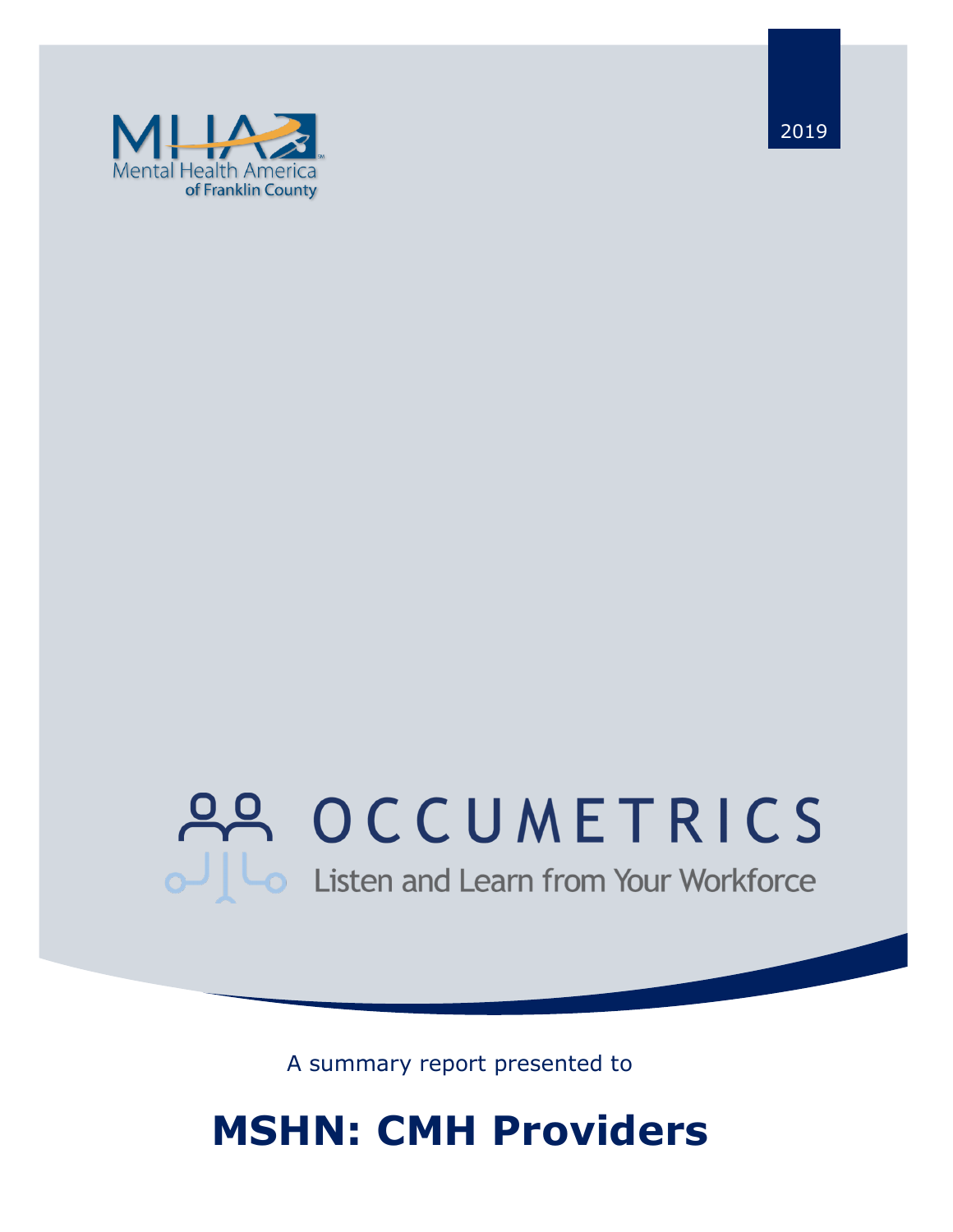### **CMH PROVIDERS WELLNESS PROFILE: THE SUMMARY**

| Overview                                                                                                                           | 3                  |
|------------------------------------------------------------------------------------------------------------------------------------|--------------------|
| The Occumetrics Process                                                                                                            | 4                  |
| <b>Wellness Profile: The Snapshot</b>                                                                                              |                    |
| <b>Discoveries</b><br>$\bullet$<br>• Actions for Consideration                                                                     | 5<br>5             |
| CMH PROVIDERS WELLNESS PROFILE: THE DETAILS                                                                                        |                    |
| STEP 1   Assess: Analyzing the Numbers                                                                                             | 6                  |
| STEP 2   Engage: Listening to Conversations                                                                                        | 8                  |
| STEP 3   Change: Learning from Your Workforce                                                                                      |                    |
| <b>Considerations for MSHN</b><br><b>Considerations for Providers</b><br>Considerations regarding Pay and Benefits<br>What's Next? | 9<br>9<br>10<br>10 |
| <b>APPENDIX</b>                                                                                                                    |                    |
| Data Tables                                                                                                                        | 12                 |
| Focus Group Data                                                                                                                   | 15                 |

| Supporting Research | 22 |
|---------------------|----|
| References          |    |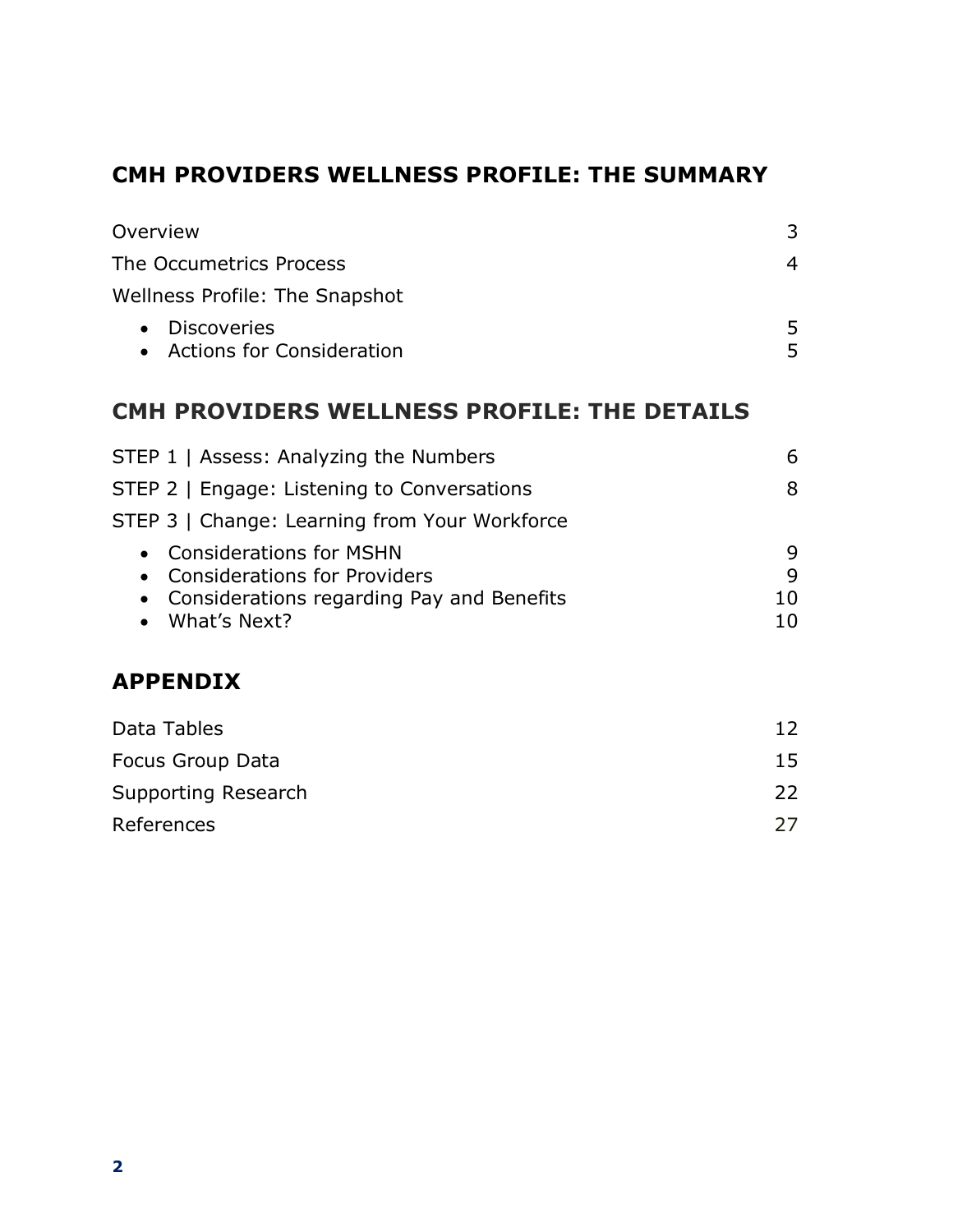## **WELLNESS PROFILE: THE SUMMARY**

## **OVERVIEW**

A report prepared for the U.S. National Mental Health Commission and the Mentally Healthy Workplace Alliance says that "workplaces play an important and active role in maintaining the mental health and wellbeing of their workers. A well-designed workplace should support individual mental health and lead to reduced absenteeism, increased employee engagement and improved productivity."

MSHN has taken an invaluable step toward investing in a healthier workplace for its provider network and requested the help of Mental Health America of Franklin County (MHAFC). Through extensive research and field testing, MHAFC has developed a science-based and data-driven assessment method allowing our research team to identify the most impactful predictors in employee retention and job satisfaction within the network of MHSN's CMH providers. We have also developed actions for consideration that are anticipated to decrease turnover intention and increase job satisfaction.

Frequent turnover tends to have a deleterious effect on staff morale and productivity and often places an even heavier workload on already stretched staff. Turnover rates among non-profits have been increasing over the last several years. COMPDATA's Turnover Report 20171 found **voluntary** turnover in the Midwest to be 12.5% for Not-For-Profits (15.9% overall including non-voluntary turnover), 16.1% in Healthcare (20.3% overall), and 11.2% in Services (16.2% overall). Non-profits typically report that the hardest positions to retain are in direct service, which usually include some of the lowest-paid positions in an organization. As other scientific studies have concluded, we also find that job satisfaction correlates with turnover. Employees who are satisfied with their jobs tend less frequently to look for other employment.

In this report, we identify workplace strengths and challenges, high- and low-scoring dimensions associated with workplace wellbeing, the most critical factors in retaining CMH employees, and actions for consideration for both MSHN and CMH providers designed to improve retention and job satisfaction.

 $\overline{a}$ <sup>1</sup> From the *Compensation Data BenchmarkPro* report, which provides cross-industry salary data for more than 560 general staff job titles from nearly 30,000 organizations across the country.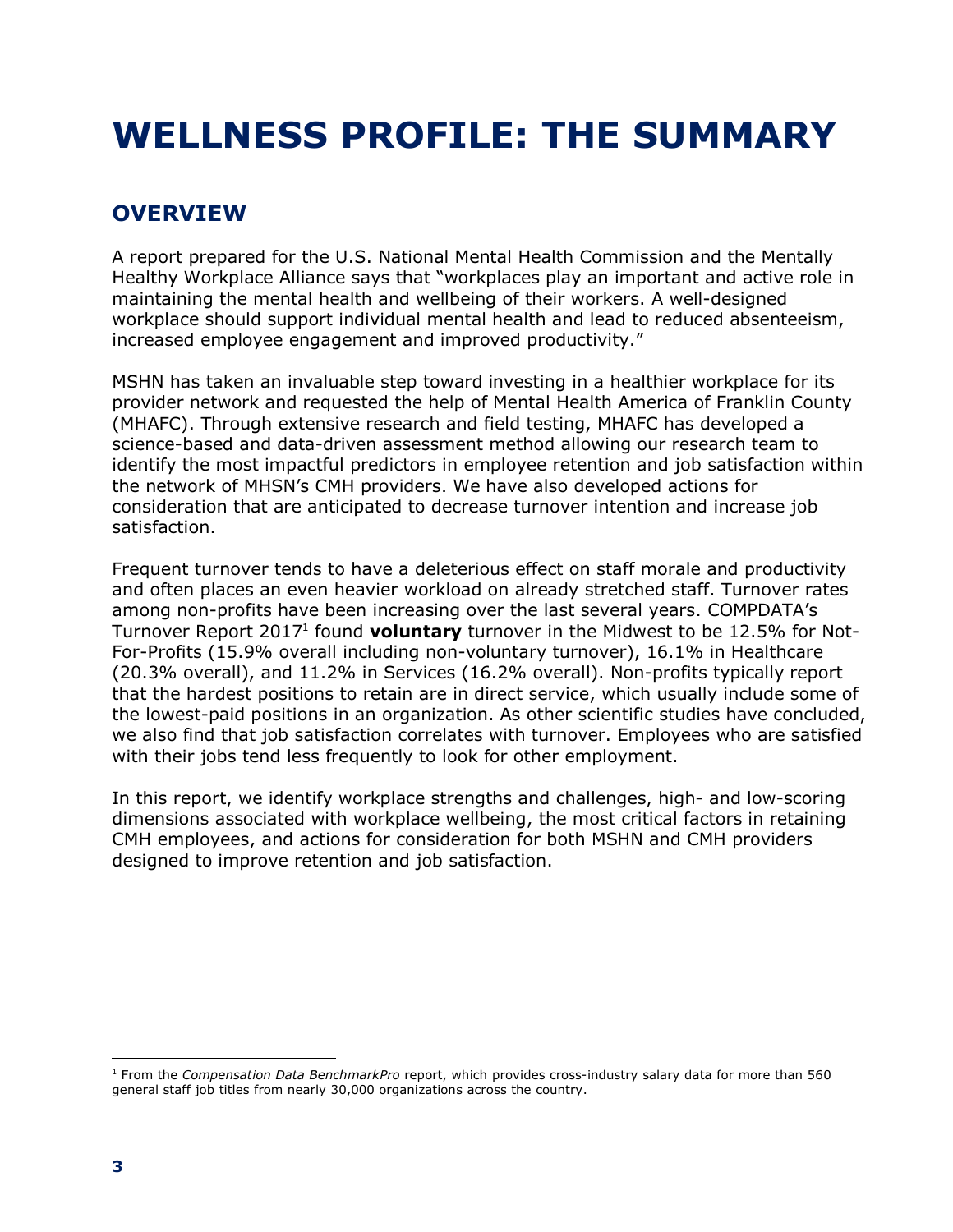### **THE OCCUMETRICS PROCESS**

First, we surveyed<sup>2</sup> employees of MSHN's CMH provider network along 10 different dimensions of workplace wellbeing described below. These results then informed what areas to explore in nine follow-up focus groups, which included groups of front line and managerial staff, totaling 84 employees. This combination of quantitative and qualitative data using multiple measures provided the information necessary to identify the primary predictors of job satisfaction and turnover intention within MSHN's CMH provider network and develop actions for consideration to improve on any issues.

- **Emotional Exhaustion**—the extent to which employees' mental and emotional reserves are depleted
- **Work Engagement**—the extent to which employees are involved, committed, enthusiastic and focused
- **Supervisor Support** and **Colleague Support**—the extent to which colleagues and managers support and encourage
- **Work Demands**—the extent of requirements on staff concerning hours, deadlines, quantity of work, taking breaks, and time pressures
- **Control/Autonomy**—the extent of independence in how to do the job
- **Interpersonal Relationships**—the nature of workplace relationships, such as friction, harassment, and bullying
- **Job Role**—the extent to which employees understand their duties and responsibilities and fit into the bigger organizational framework
- **Organizational Change**—the extent of employee involvement with organizational change and how they perceive fairness in organizational decisionmaking
- **Distributive Justice**—the extent to which employees perceive fairness in their pay, praise, etc.

STEP 2 | ENGAGE Listening to Conversations

 $\overline{a}$ 

STEP 1 | ASSESS

Analyzing the Numbers

<sup>&</sup>lt;sup>2</sup> Approximately 42% of CMH employees responded to the survey, which has a  $^{+/1}$ .8% margin of error at a 95% confidence level (1,328 out of a potential 2,398, not including 298 subcontractor employees who responded). Including subcontractor employee responses, the total number responding is 1,626, but we are unable to provide an overall response rate that includes subcontractor employees because the total number of subcontractor employees was not provided.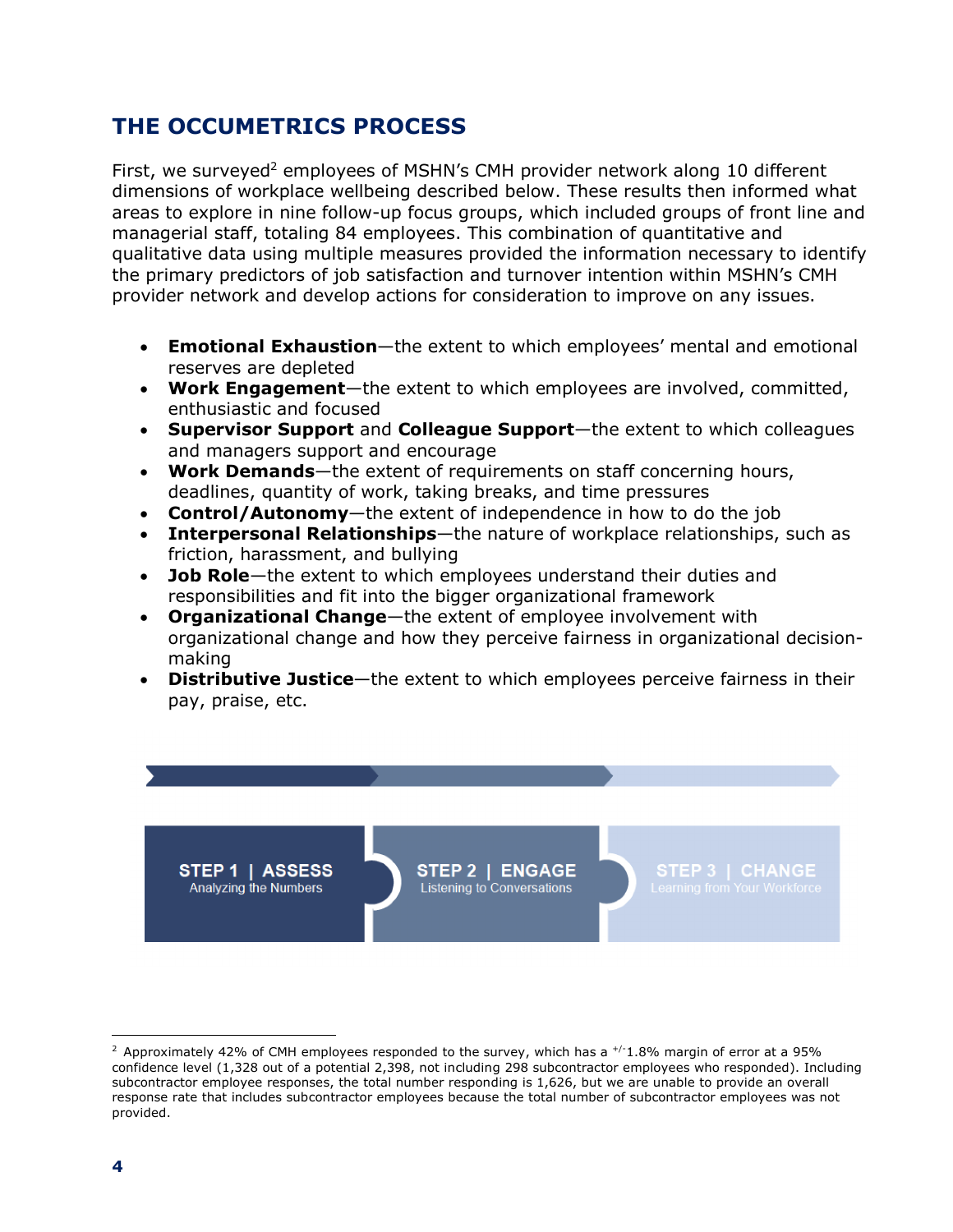## **WELLNESS PROFILE: THE SNAPSHOT**

## **DISCOVERIES**

The following overall indicators predicted and had the most impact:

- On **turnover intention**: *Work Engagement, Satisfaction with Pay and Benefits, Supervisor Support, Interpersonal Relationships, Work Demands,* and *Organizational Change*
- On **overall job satisfaction**: *Work Engagement, Satisfaction with Pay and Benefits, Job Role, Supervisor Support, Interpersonal Relationships, Control/Autonomy, Emotional Exhaustion, Organizational Change, Work Demands, Distributive Justice,* and *Colleague Support.*

Employees reported being motivated by the following factors about their workplace:

- The clients; mission-driven work
- Flexibility within their jobs
- Supportive co-workers
- Mostly good relationships with the CMHs

They reported being most discouraged by these conditions:

- A disproportionate amount of paperwork
- Feeling overworked and short-staffed
- Low pay and, in some cases, a lack of benefits
- Difficulty hiring and retaining appropriate, quality staff (particularly retaining newer staff and finding staff for rural areas)
- Decisions made by MSHN without consulting providers who have to implement the changes

## **ACTIONS FOR CONSIDERATION**

MSHN and CMH providers are anticipated to benefit most from the following actions:

- Looking into paperwork v. client time ratios
- Understanding paperwork redundancies and working to consolidate/create efficiencies—reports of different governing and accrediting bodies not realizing what's being asked of providers from each other—same with auditing process
- Creating opportunities for frontline staff at provider agencies to share feedback about changes that impact them directly prior to the changes happening
- Creating time for self-care initiatives to be included in the work day
- Ensuring productivity requirements are manageable; prioritizing focus on client care over productivity
- Addressing wage and benefit concerns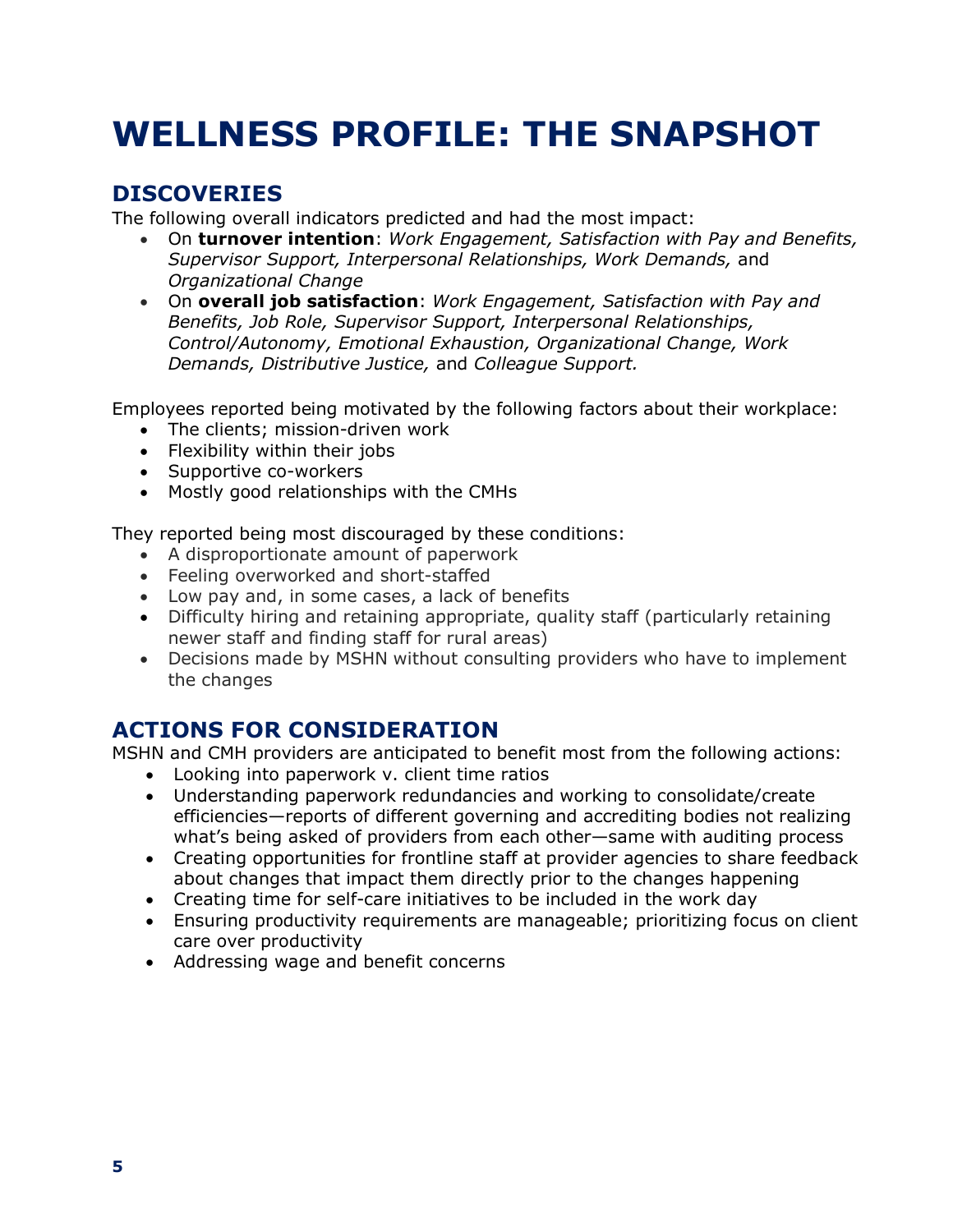## **WELLNESS PROFILE: THE DETAILS**

## **STEP 1 | ASSESS: Analyzing the Numbers**

The data analysis, in part, identifies factors most predictive of two outcomes: employee intent to leave and job satisfaction. These factors (or variables) give employers some insight as to what matters most to their employees when it comes to deciding whether to stay and how satisfied they are at work.

These variables were most impactful<sup>3</sup> and predicted 56% of the change in turnover intention (TI) and 63% of the change in job satisfaction (JS), as indicated by TI and/or JS:

#### **Work Engagement**

- It happens more and more often that I talk about my work in a negative way. (.34, TI; .22, JS)
	- $\circ$  "It happens more and more often that I talk about my work in a negative way" is best predicted (60%) by "During my work, I feel emotionally drained" (0.20), "I feel more and more engaged in my work" (0.19), "Lately, I tend to think less at work and do my job almost mechanically" (0.12), "I find my work to be a positive challenge" (0.11), "I have unachievable expectations placed on me" (0.10), "Over time, I can become disconnected from the type of work I do" (0.10), "Relationships at work are strained" (0.09), "There are days I feel tired before I arrive at work" (0.06), "I am clear about the goals and objectives for my department" (0.05), "After work, I tend to need more time than in the past in order to relax and feel better" (0.05), "I trust that my immediate supervisor will share important information with me" (0.04), "When decisions are made, all affected people are asked for their ideas" (0.03).
- I find my work to be a positive challenge. (.17, JS)
- My job is the only type of work that I can imagine myself doing. (.10, TI; .08, JS)
- I feel more and more engaged in my work. (.08, TI)
- When I work, I feel energized. (.07, JS)
- I find new and interesting aspects in my work. (.07, JS)
- Lately, I tend to think less at work and do my job almost mechanically. (.06, TI)

#### **Satisfaction with Pay**

• How satisfied are you with your pay? (.15, TI; .11, JS)

#### **Satisfaction with Benefits**

• How satisfied are you with your benefits, such as paid time off, medical and dental insurance, retirement plan, and other fringe benefits? (.12, TI)

#### **Supervisor Support**

• I can rely on my immediate supervisor to help me out with a work problem. (.10, TI; .09, JS)

#### **Job Role**

• I understand how my work fits into the overall aim of the organization. (.10, JS) **Interpersonal Relationships**

• In the past year, I have been subjected to workplace bullying (.09, TI; .08, JS)

#### **Satisfaction with Benefits**

• How satisfied are you with your benefits, such as paid time off, medical and dental insurance, retirement plan, and other fringe benefits? (.09, JS)

#### **Work Demands**

- I have to work very intensively. (.07, TI; .05, JS)
- I am pressured to work long hours. (.06, TI)
- I have unachievable expectations placed on me. (.06, TI; .05, JS

 $\overline{a}$  $3$  The coefficient in parenthesis is added in order to provide an idea of relative strength among the variables; the higher the coefficient, the more impactful on TI and/or JS.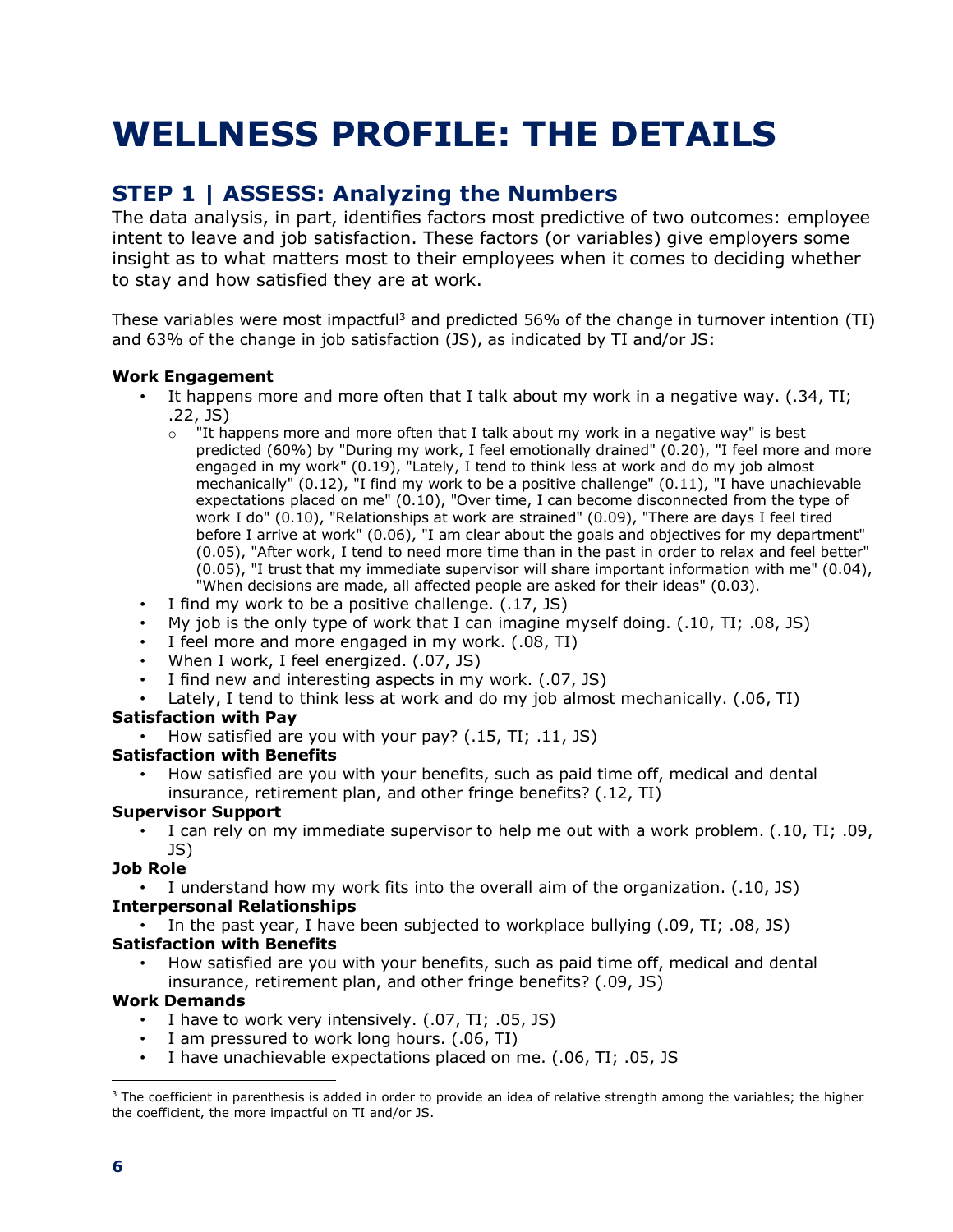#### **Control/Autonomy**

• I have a choice in deciding what I do at work. (.08, JS)

#### **Emotional Exhaustion**

• After my work, I feel worn out and wary. (.07, JS)

#### **Organizational Change**

- When decisions are made, all affected people are asked for their ideas. (.06, JS)
- When changes are made at work, I am clear how they will work out in practice. (.07 TI; .06, JS)

#### **Distributive Justice**

• The overall rewards received are fairly distributed. (.05, JS)

#### **Colleague Support**

• I get the respect at work I deserve from my colleagues. (.04, JS)

#### **Workplace Wellbeing Aggregate Scores**

*(On a 0-6 scale, the higher the score the better.)*

| <b>Dimensions of Workplace Wellbeing</b> | N    | <b>Mean</b> | Ohio<br>Statewide* |
|------------------------------------------|------|-------------|--------------------|
| Job Role                                 | 1513 | 4.84        | 4.81               |
| <b>Interpersonal Relationships</b>       | 1516 | 4.42        | 4.74               |
| Colleague Support                        | 1571 | 4.20        | 4.33               |
| <b>Supervisor Support</b>                | 1557 | 4.05        | 3.79               |
| Control/Autonomy                         | 1520 | 3.77        | 3.79               |
| Distributive Justice                     | 1485 | 3.65        | 3.29               |
| Work Engagement                          | 1587 | 3.52        | 3.65               |
| <b>Work Demands</b>                      | 1533 | 3.19        | 3.32               |
| <b>Organizational Change</b>             | 1501 | 2.98        | 2.97               |
| <b>Emotional Exhaustion</b>              | 1622 | 2.85        | 2.96               |
|                                          |      |             |                    |
| Workplace Wellbeing                      | 1624 | 3.73        | 3.79               |

*Workplace Wellbeing Scale: 0 = Never, 1 = Almost never, 2 = Rarely, 3 = Sometimes, 4 = Often, 5 = Very often, 6 = Always*

*\*Statewide scores represent 5,496 employees in 28 Ohio BH organizations (1.3% margin of error at 99% confidence level)*

|                                                                                                                                                  | <b>N</b> | <b>Mean</b> | <b>Ohio</b><br><b>Statewide</b> |
|--------------------------------------------------------------------------------------------------------------------------------------------------|----------|-------------|---------------------------------|
| Overall, how satisfied are you with your current job?                                                                                            | 1484     | 4.13        | 4.07                            |
| How satisfied are you with your pay?                                                                                                             | 1488     | 3.43        | 2.80                            |
| How satisfied are you with your benefits, such as paid<br>time off, medical and dental insurance, retirement plan,<br>and other fringe benefits? | 1484     | 4.23        | 3.79                            |

*Satisfaction Scale: 0 = Very dissatisfied, 1 = Dissatisfied, 2 = Somewhat dissatisfied, 3 = Neither dissatisfied nor satisfied, 4 = Somewhat satisfied, 5 = Satisfied, 6 = Very satisfied*

|                                                                      | N    | <b>Mean</b> | Ohio<br><b>Statewide</b> |
|----------------------------------------------------------------------|------|-------------|--------------------------|
| I think about quitting my job.                                       | 1488 | 3.66        | 3.65                     |
| I am actively looking for another job outside of my<br>organization. | 1482 | 4.34        | 4.20                     |
| Turnover Intention                                                   | 1488 | 4.00        | 3.91                     |

*Turnover Scale: 0 = Always, 1 = Very often, 2 = Often, 3 = Sometimes, 4 = Rarely, 5 = Almost never, 6 = Never*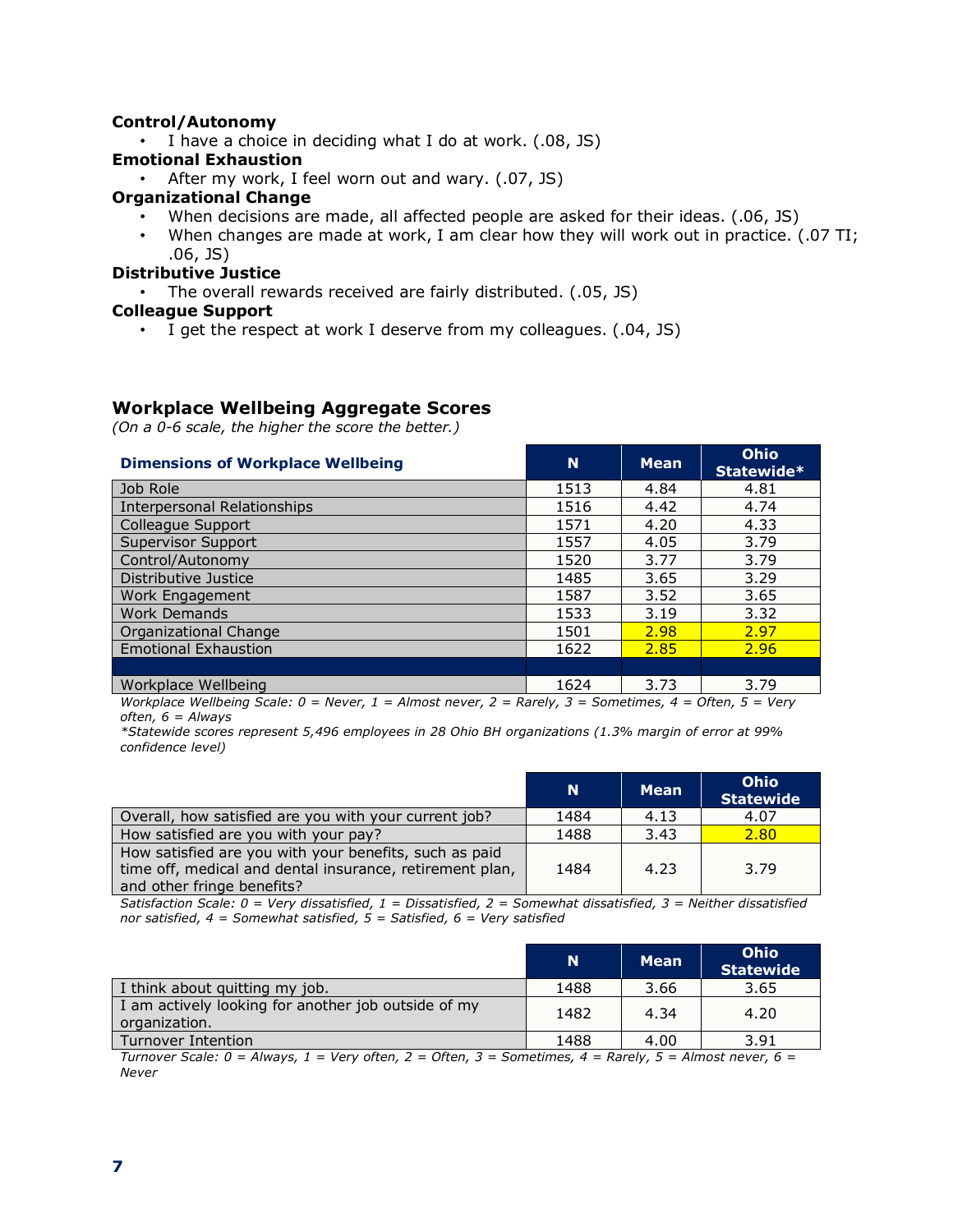**Turnover Intention**: Survey respondents indicated their turnover intention as 38% who at least sometimes thought about quitting and actively looked for another job. While this percentage doesn't statistically equate to actual turnover, our experience is that this number is often close to the prior year's actual turnover. 51% at least sometimes thought about quitting, and 34% at least sometimes actively looked for another job. The overall mean for turnover intention was 4.00 (4=Rarely).

**Overall Workplace Wellbeing**: "Overall Workplace Wellbeing" combines all ten dimensions of workplace wellbeing. Survey respondents averaged a score of 3.73.

**Satisfaction with Pay**: The aggregate mean score was 3.43. About 59% of responding staff members were *Somewhat* to *Very satisfied* with their pay. About 34% were at least *Somewhat dissatisfied* with their pay. Satisfaction with pay was a factor in both turnover intention and job satisfaction.

**Satisfaction with Benefits**: Satisfaction with benefits had a mean of 4.23. 74% were at least *Somewhat satisfied* and 19% were at least *Somewhat dissatisfied*. Satisfaction with benefits was a factor in turnover intention but not in job satisfaction.

### **STEP 2 | ENGAGE: Listening to Conversations**

Focus group conversations provided fuller personal detail about workplace dynamics. In these groups, staff reported deriving the greatest job satisfaction and work engagement from their clients and the population they serve. As sources of satisfaction, they also cited their flexibility and their relationships with co-workers. They expressed concern about paperwork taking away from client care, feeling understaffed, low pay for front line staff, and an inability to hire and retain quality employees (particularly hiring in rural areas and retaining new staff). More specific information on the focus group discussions can be found in the Appendix.

#### **Summary of focus group discussions:**

- **Pay**: some dissatisfaction with pay, especially with front line staff
- **Benefits:** some dissatisfaction with benefits (some employees report not being eligible for benefits and would like to be)
- **Organizational Change**: a perception that change happens quickly and is often determined by entities who do not know how it impacts the people who have to implement the change at the provider level
- **Colleague Support**: appears to be mostly high
- **Supervisor Support**: varied based on supervisor; perception that supervisors are also stretched thin and burnt out
- **Work Engagement**: employees are mission-focused and find their jobs rewarding but overwhelming
- **Work Demands**: reported difficult workloads, particularly due to paperwork demands; most departments reported being short-staffed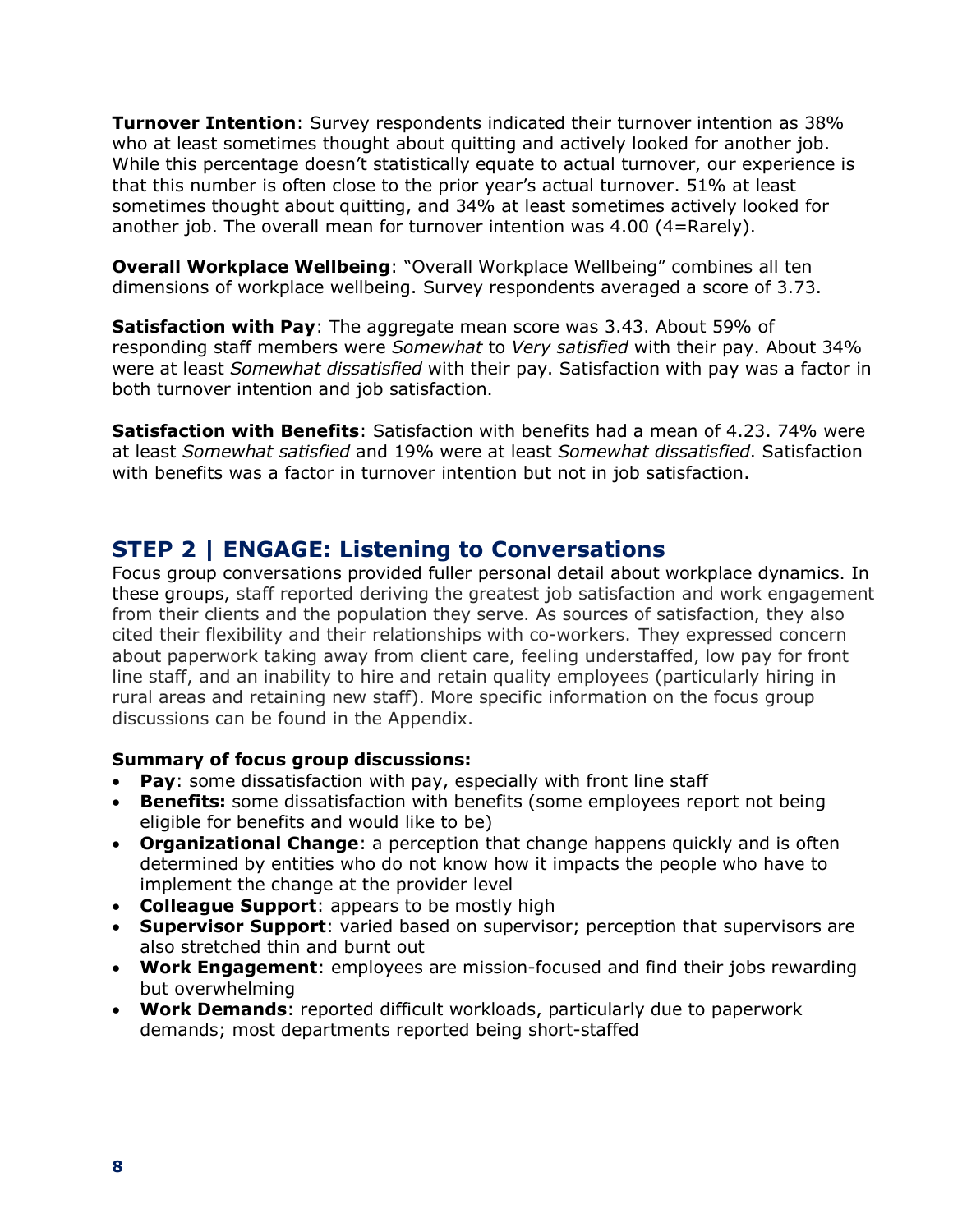#### **Positive work experiences:**

- Mission-driven work
- Flexibility
- Supportive coworkers
- Mostly supportive relationships with CMHs

#### **Negative work experiences:**

- Paperwork taking away from client care
- Unmanageable workloads; feeling short-staffed
- Low pay and lack of benefits
- Inability to engage in self-care
- Difficulty hiring and retaining quality employees
- Lack of quality job-specific training

### **STEP 3 | CHANGE: Learning from your Workforce**

#### **Considerations for MSHN**

- See what can be done about adjusting paperwork time v. client time so that the focus of care is on meeting client's needs rather than on the client meeting the agency's needs.
- Understand and address paperwork redundancies and work to consolidate/create efficiencies—reports of unawareness/ambivalence from the different governing and accrediting bodies regarding overlap of paperwork requirements—same issue reported with the auditing process.
- Create opportunities to build trust and improve relationships between MSHN and CMH provider staff.
- Create opportunities for frontline staff at provider agencies to share feedback about changes that impact them directly prior to the changes happening.
- Work with providers to address wage and benefits concerns.

#### **Considerations for Providers**

- Create time for self-care initiatives to be included in the work day; burnout was reported to be partially due to an inability to process the difficult and sad client situations that are dealt with.
- Work with MSHN to create opportunities for frontline staff at CMH providers to share feedback about changes that impact them directly prior to the changes happening.
- Shift focus from productivity to client care; ensure supervision conversations prioritize clinical needs over billable hours.
- Better understand the service offerings of other providers in their areas and build relationships with them to be able to provide clients with the best possible care.
- Prioritize time for proper job-specific training.